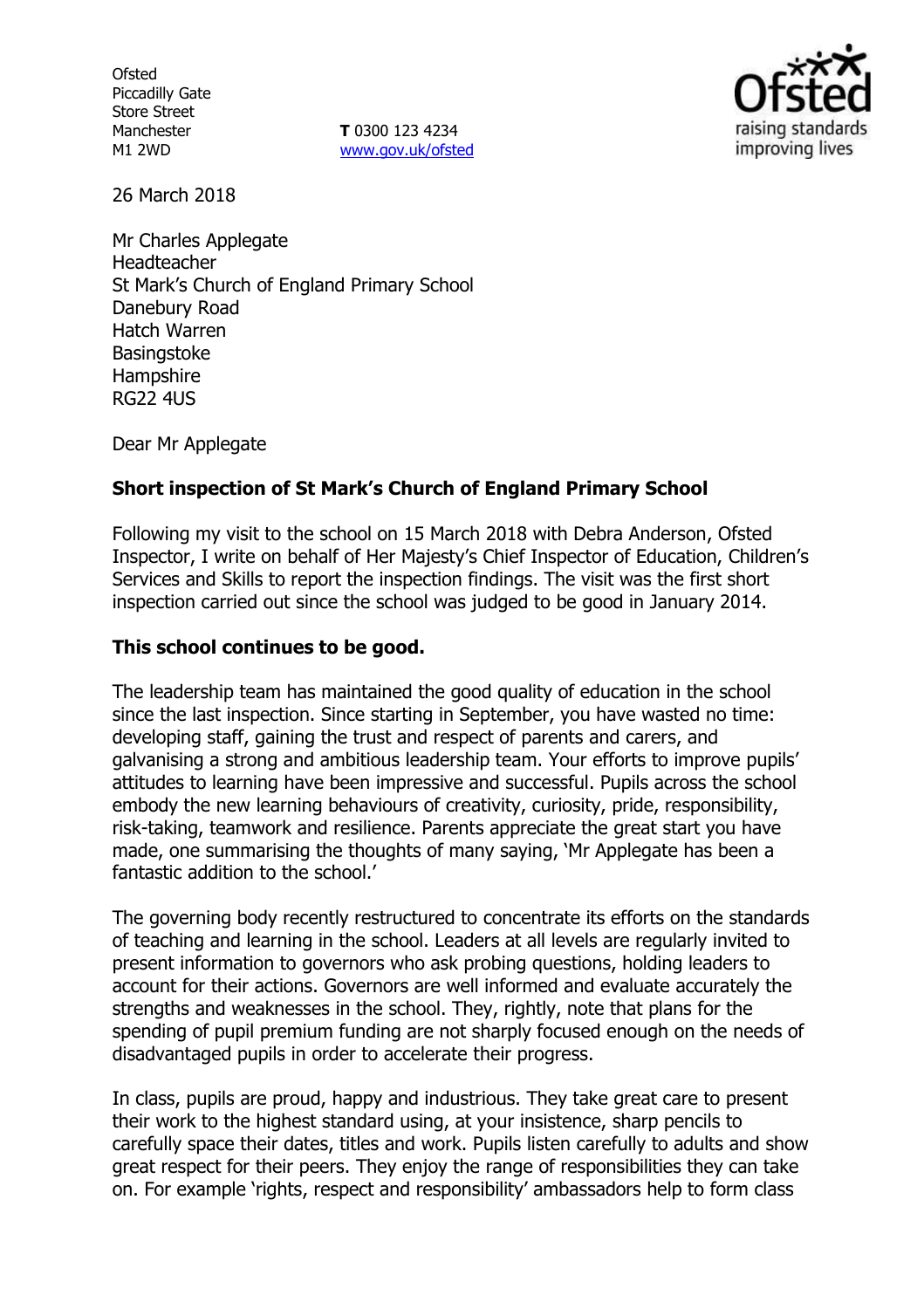

charters and encourage others to think about the consequences of their actions. Pupils told me that they always consider if their words are 'true, useful, kind or helpful' before they speak. Pupils' positive attitudes contribute significantly to the joyful and harmonious ethos which is palpable throughout the school.

The curriculum is interesting and planned carefully to meet the needs of pupils. Pupils in Year 3 learned about the human body, plotting their own anatomical diagrams and explaining how different organs interact. Pupils in Year 6 attend a week-long residential trip and develop their team-building skills through raftbuilding, climbing and archery. Pupils record their ideas and findings in great detail, drawing on their strong English skills. Standards in English, science and foundation subjects are high. However, pupils' reasoning skills in mathematics have weaknesses which you are taking steps to address.

At the time of the previous inspection, leaders were asked to improve the quality of teaching, learning and assessment in the resourced provision. The 'Bridge' resourced provision is now highly effective at supporting pupils who have complex social, emotional and mental health needs. The assistant headteacher has a strong vision for the centre and uses this to offer staff clear direction and effective professional development. For example, staff have received training to help them better identify pupils' specific needs and adapt work to meet these. Staff in the provision are cohesive and supportive, and use their strong links with the main school to help pupils reintegrate back into mainstream education.

# **Safeguarding is effective.**

Systems for safeguarding pupils are well maintained and fit for purpose. Statutory checks are made, and reviewed by governors, before new staff commence employment. All staff receive regular update training to ensure that they are able to effectively identify pupils who need help. When concerns arise, leaders work with families and external agencies to get pupils the support they need.

Pupils know how to keep themselves safe. All pupils learn about online safety and know to avoid unsolicited contact from strangers. Pupils say they all have an adult in school they can trust and talk to if they are worried. Parents value the regular safety updates in the school newsletter and the workshops in school that help them keep their children safe.

# **Inspection findings**

- At the start of the inspection, we agreed to look at the effectiveness of safeguarding arrangements; the progress of pupils, including those who are disadvantaged, in mathematics; how effectively leaders evaluate and improve the school; and how well leaders support staff to improve their practice.
- Pupils, including those who are disadvantaged, make strong progress in mathematics because teachers assess their needs and understanding accurately. When pupils find work too hard, teachers notice this quickly and, working with the skilled team of learning support assistants, offer helpful support to get pupils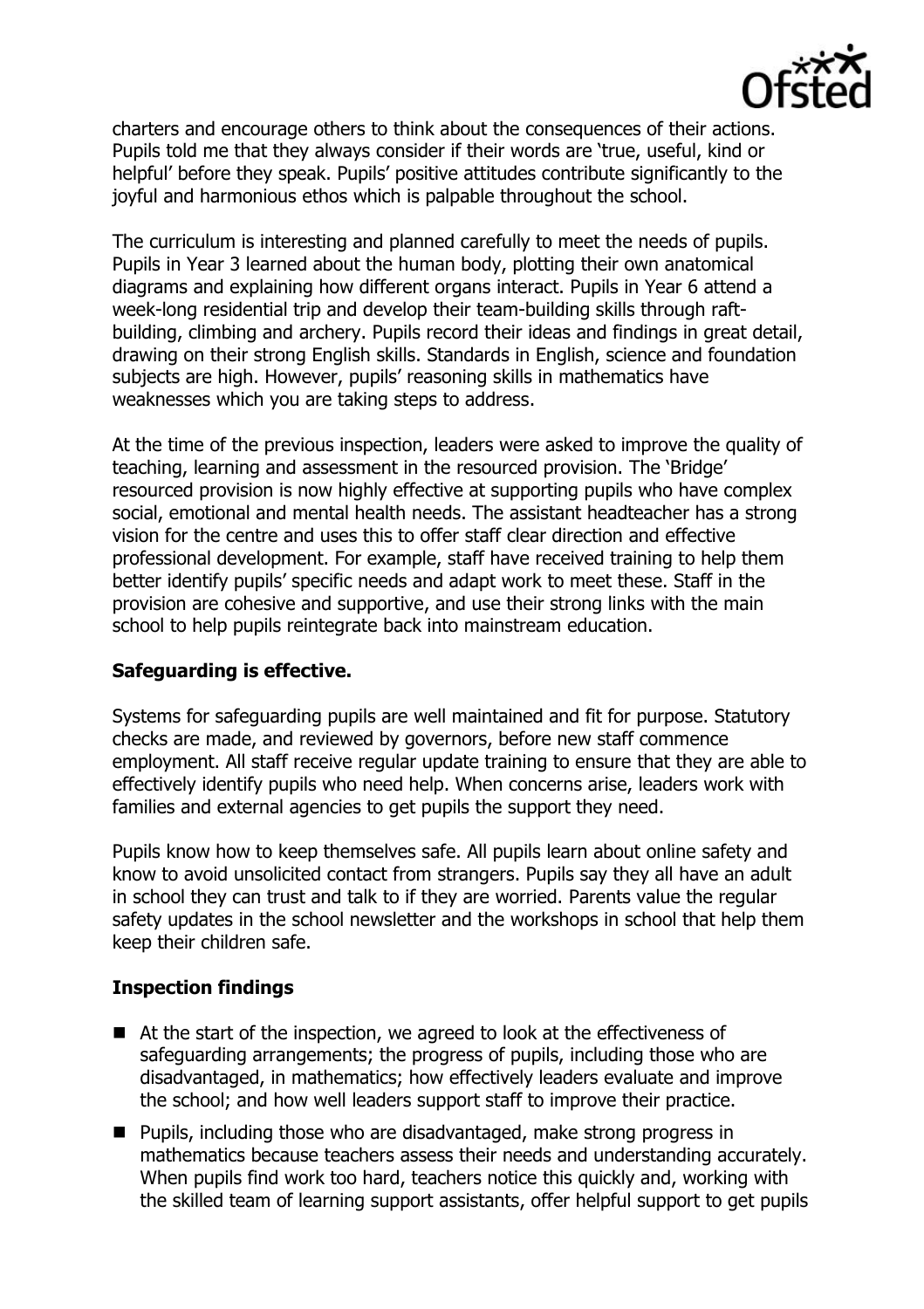

back on track. In mathematics, all pupils, including those who are disadvantaged, use their secure calculation skills to solve increasingly complex problems. Leaders, rightly, recognise that pupils need to develop their reasoning skills to improve their mathematics further.

- Since starting in September, you have worked with your senior team to evaluate every aspect of the school. You have liaised closely with staff and the local authority to create meaningful plans for improvement. The governing body monitors these plans closely, gathering useful, first-hand evidence to satisfy governors that the school is moving in the right direction. Leaders and governors are well placed to secure further improvement in the school.
- In September, you embarked on a challenging and ambitious programme of staff development. You, rightly, noted that in order to maximise progress teachers had to set work at the right level for the pupils. Teachers and support staff received useful training in assessment which helps them to set, evaluate and adapt tasks that are closely aligned to pupils' starting points. As a result, the quality of teaching has improved throughout the school. Middle leaders receive valuable support to improve their skills and understanding. They have shadowed senior colleagues, worked with successful leaders in other schools and received training from the local authority to improve their practice. The school continues to improve apace.

## **Next steps for the school**

Leaders and those responsible for governance should ensure that:

- **P** pupils are routinely taught to reason in mathematics
- plans for additional pupil premium funding are refined so that pupils' barriers are effectively identified and addressed.

I am copying this letter to the chair of the governing body, the director of education for the Diocese of Winchester, the regional schools commissioner and the director of children's services for Hampshire. This letter will be published on the Ofsted website.

Yours sincerely

Daniel Lambert **Her Majesty's Inspector**

#### **Information about the inspection**

We met with you, senior and middle leaders, and three governors, including the chair. We observed learning in 14 classes, all jointly with senior leaders. Together we looked at pupils' work. I analysed a range of the school's documentation including information about pupils' achievement, the school improvement plan, and